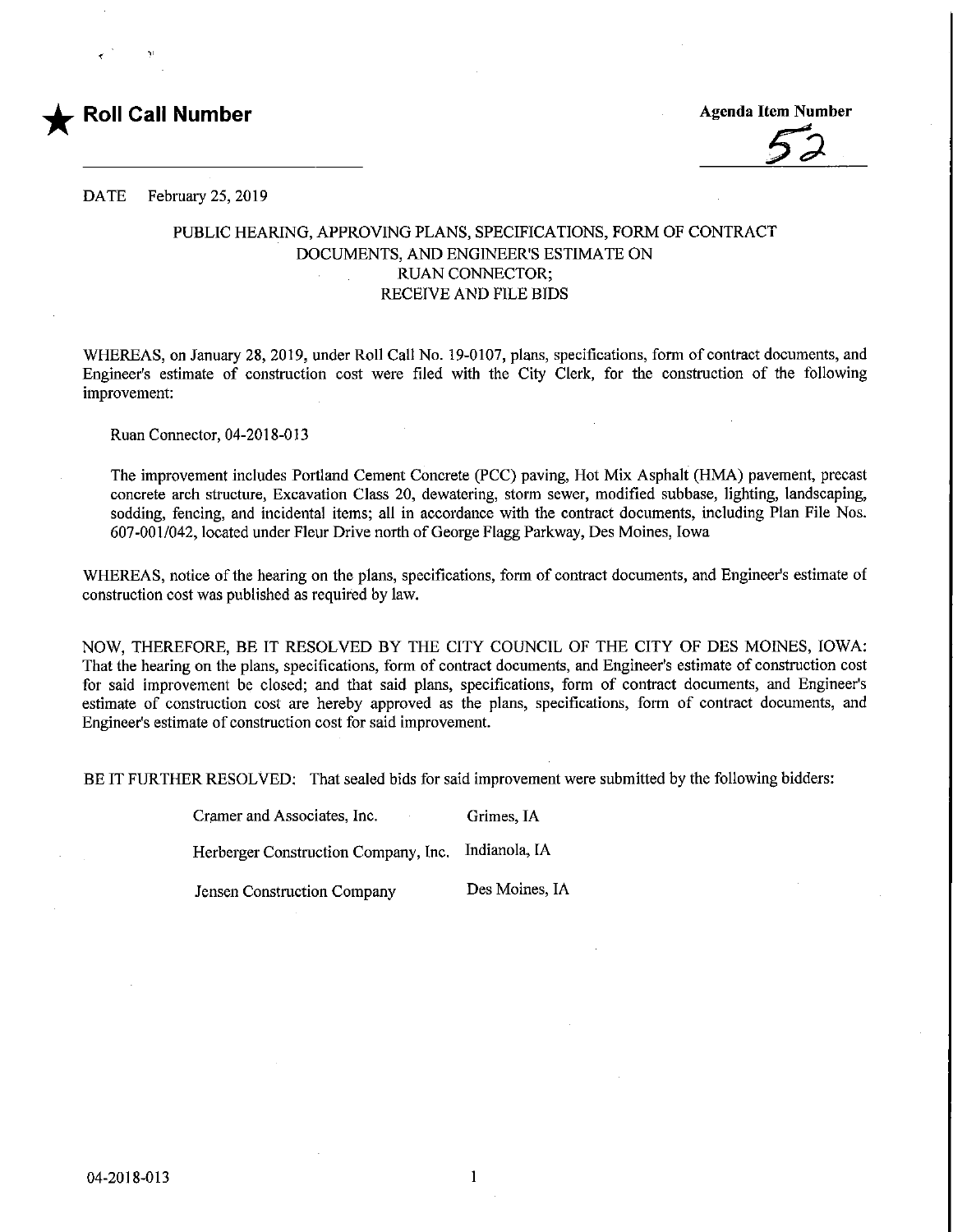

 $52$ 

DATE February 25, 2019

which were received and opened at a public meeting presided over by the Engineer in the City Council Chambers, 2nd Floor, City Hall, 400 Robert D. Ray Drive, Des Moines, Iowa at 11:00 a.m. on February 12, 2019. Said bids and the attached tabulation of bids for said improvement be and are hereby received and filed.

(City Council Communication Number  $\frac{\sqrt{9.074}}{4}$  attached.)

Moved by

to adopt.

FORM APPROVED:

Kathleen Vanderpool

INDS AVAILÁB Robert L. Fagen

Deputy City Attorney **Des Moines Finance Director** 

Funding Source: 2018-2019 CIP, Page Miscellaneous - 7, Ruan Connector, MS019, Being: \$2,545,825.70 Private

| <b>YEAS</b>           | <b>NAYS</b> | <b>PASS</b> | <b>ABSENT</b> |  |
|-----------------------|-------------|-------------|---------------|--|
|                       |             |             |               |  |
|                       |             |             |               |  |
|                       |             |             |               |  |
|                       |             |             |               |  |
|                       |             |             |               |  |
|                       |             |             |               |  |
|                       |             |             |               |  |
|                       |             |             |               |  |
| <b>MOTION CARRIED</b> |             |             |               |  |
|                       |             |             |               |  |

I, Diane Rauh, City Clerk of said City Council, hereby certify that at a meeting of the City Council, held on the above date, among other proceedings the above was adopted.

IN WITNESS WHEREOF, I have hereunfo set my hand and affixed my seal the day and year first above written.

Mayor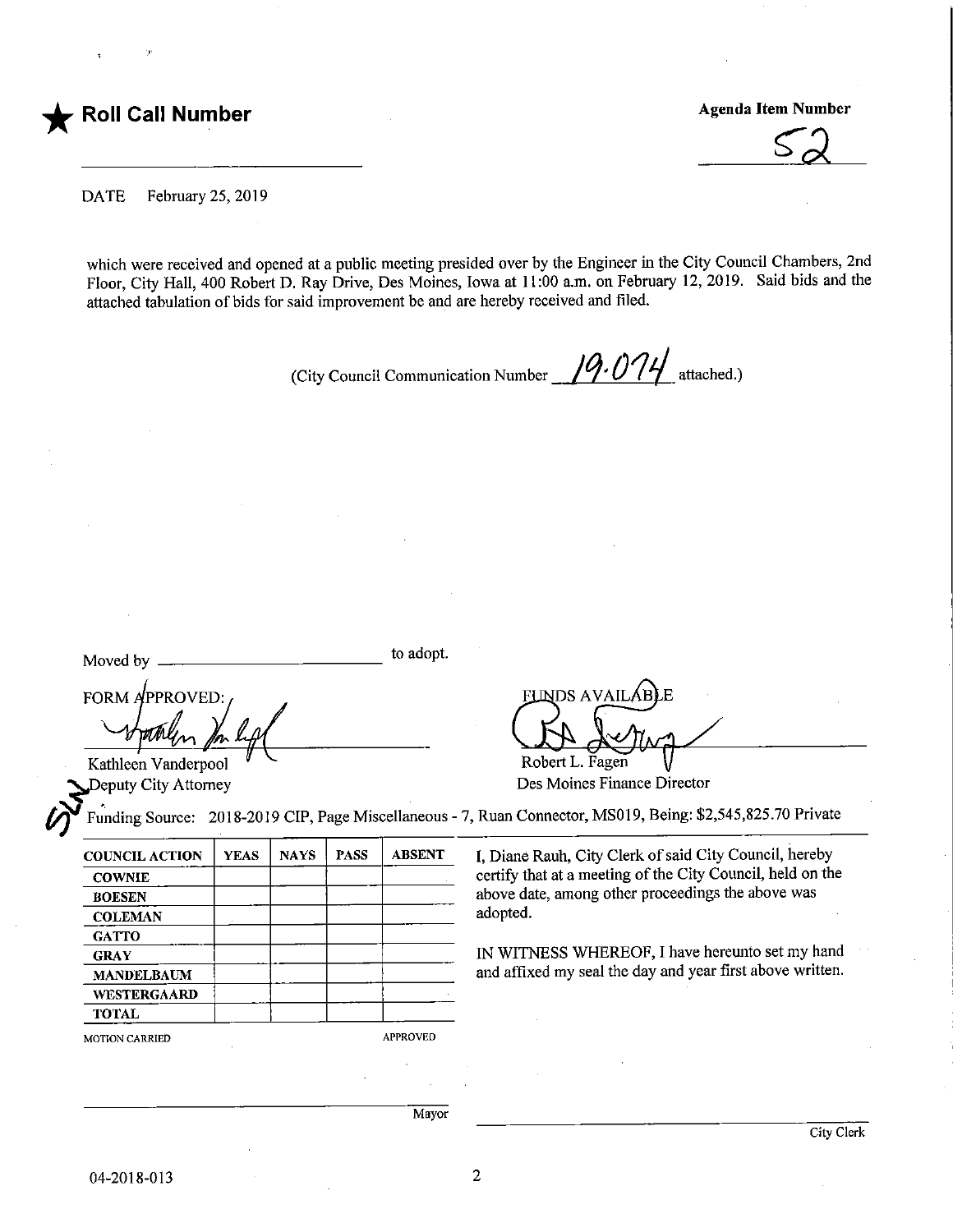DEPARTMENT OF ENGINEERING

CITY OF DES MOINES, IOWA<br>TABULATED BY<sup>O</sup>LE. HOVDA<br>CHECKED BY<mark>QUALIMMAD</mark>

CONTRACTOR'S BILANCE

 $\sim$ 

|              | CONTRACTOR'S BID TABULATION                                                                                |                            |                     |                             |                                     |                            |                                  |                            |                                  |                             |
|--------------|------------------------------------------------------------------------------------------------------------|----------------------------|---------------------|-----------------------------|-------------------------------------|----------------------------|----------------------------------|----------------------------|----------------------------------|-----------------------------|
|              | PROJECT: RUAN CONNECTOR                                                                                    |                            |                     |                             | <b>BID SECURITY</b><br>10% Bid Bond |                            | <b>BID SECURITY</b>              |                            | <b>BID SECURITY</b>              |                             |
|              | <b>ESTIMATE</b>                                                                                            |                            |                     |                             | <b>BID PRICE</b>                    |                            | 10% Bid Bond<br><b>BID PRICE</b> |                            | 10% Bid Bond<br><b>BID PRICE</b> |                             |
|              |                                                                                                            |                            | <b>UNIT</b>         |                             | UNIT                                |                            | <b>UNIT</b>                      |                            |                                  |                             |
| <b>ITEM</b>  | <b>DESCRIPTION</b>                                                                                         | QUANTITY                   | PRICE               | <b>AMOUNT</b>               | PRICE                               | <b>AMOUNT</b>              | <b>PRICE</b>                     | <u>AMOUNT</u>              | <b>UNIT</b><br><b>PRICE</b>      |                             |
| 1.01         | MODIFIED SUBBASE                                                                                           | 150 CY                     | \$50.00             | \$7,500.00                  | \$83.00                             | \$12,450.00                | \$85.00                          | \$12,750,00                | \$83.00                          | <b>AMOUNT</b>               |
| $1.02 -$     | SHOULDER CONSTRUCTION, EARTH                                                                               | 4.8 STA                    | \$500,00            | \$2,400.00                  | \$2,700.00                          | \$12,960.00                | \$2,750.00                       | \$13,200.00                | \$2,700.00                       | \$12,450.00<br>\$12,960.00  |
|              | STANDARD OR SLIP FORM PORTLAND CEMENT CONCRETE PAVEMENT, CLASS C.                                          |                            |                     |                             |                                     |                            |                                  |                            |                                  |                             |
|              | 1.03 CLASS 3 DURABILITY, 10 IN.                                                                            | 693 SY                     | \$215,00            | \$148,995.00                | \$150.00                            | \$103,950.00               | \$160.00                         | \$110,880.00               | \$150.00                         | \$103,950.00                |
| 1.05         | 1.04 FLOODED BACKFILL<br>EXCAVATION, CLASS 20                                                              | 1760 CY                    | \$50.00             | \$88,000.00                 | \$55.00                             | \$96,800.00                | \$65.00                          | \$114,400.00               | \$55.00                          | \$96,800,00                 |
| 1.06         | FOUNDATION TREATMENT MATERIAL                                                                              | 3870 CY<br><b>1260 TON</b> | \$30.00<br>\$45.00  | \$116,100.00<br>\$56,700.00 | \$31.00<br>\$38.00                  | \$119,970.00               | \$32.00                          | \$123,840.00               | \$31.00                          | \$119,970.00                |
| 1.07         | STRUCTURAL CONCRETE (MISCELLANEOUS)                                                                        | 39.6 CY                    | \$700,00            | \$27,720.00                 | \$2,300.00                          | \$47,880.00<br>\$91,080.00 | \$40,00                          | \$50,400.00                | \$38.00                          | \$47,880.00                 |
| 1.08         | REINFORCING STEEL, EPOXY COATED                                                                            | 2555 LB                    | \$2.00              | \$5,110.00                  | \$2.00                              | \$5,110.00                 | \$1,250.00<br>\$1.75             | \$49,500.00                | \$2,000.00                       | \$79,200,00                 |
| 1.09         | TEMPORARY SHEET PILES AND SHORING                                                                          | 1 <sub>LS</sub>            | \$85,000,00         | \$85,000.00                 | \$200,000.00                        | \$200,000.00               | \$155,000,00                     | \$4,471.25<br>\$155,000.00 | \$2.25<br>\$225,000,00           | \$5,748.75                  |
|              | 1.10 REMOVAL OF PAVEMENT                                                                                   | 693 SY                     | \$20.00             | \$13,060.00                 | \$29.00                             | \$20,097.00                | \$30.00                          | \$20,790,00                | \$29.00                          | \$225,000.00<br>\$20,097.00 |
| 1.11         | SAFETY CLOSURE                                                                                             | 4 EACH                     | \$500.00            | \$2,000.00                  | \$250.00                            | \$1,000.00                 | \$275.00                         | \$1,100,00                 | \$100.00                         | \$400.00                    |
|              | 1.12 CONSTRUCTION SURVEY                                                                                   | 1 LS                       | \$20,000.00         | \$20,000.00                 | \$9,000.00                          | \$9,000.00                 | \$10,000,00                      | \$10,000.00                | \$15,000.00                      | \$15,000,00                 |
|              | 1.13 PAINTED PAVEMENT MARKING, WATERBORNE OR SOLVENT-BASED                                                 | 0.6 STA                    | \$2,000.00          | \$1,200.00                  | \$1,500.00                          | \$900.00                   | \$1,600.00                       | \$960.00                   | \$1,350.00                       | \$810,00                    |
| 1.14         | <b>MOBILIZATION</b>                                                                                        | 1 <sub>LS</sub>            | \$261,315,15        | \$261,315.15                | \$150,000.00                        | \$150,000.00               | \$235,000.00                     | \$235,000.00               | \$225,000.00                     | \$225,000.00                |
| 1.15         | PRECAST CONCRETE ARCH, 19'-6" x 10'-6"                                                                     | 95 LF                      | \$3,000.00          | \$285,000.00                | \$2,250.00                          | \$213,750.00               | \$2,850.00                       | \$270,750.00               | \$2,725,00                       | \$258,875.00                |
| 1.16         | PRECAST CONCRETE ARCH FOOTING                                                                              | 193.33 LF                  | \$525.00            | \$101,498,25                | \$400.00                            | \$77,332.00                | \$450,00                         | \$66,998,50                | \$500.00                         | \$96,665.00                 |
| 1.17<br>1.18 | PRECAST WINGWALL FOOTING<br><b>DEWATERING</b>                                                              | 134.54 LF                  | \$600.00            | \$107,632,00                | \$730.00                            | \$98,214,20                | \$550.00                         | \$73,997.00                | \$650.00                         | \$87,451,00                 |
| 1.19         | PRECAST WINGWALL                                                                                           | 1 LS<br>1435.6 SF          | \$75,000,00         | \$75,000.00                 | \$10,000.00                         | \$10,000.00                | \$140,000.00                     | \$140,000.00               | \$115,000,00                     | \$115,000.00                |
| 1.20         | BENTONITE WATERPROOFING MEMBRANE                                                                           | 1900 SF                    | \$100.00<br>\$2.00  | \$143,560.00<br>\$3,800.00  | \$115.00                            | \$165,094.00               | \$115,00                         | \$165,094.00               | \$135.00                         | \$193,806.00                |
| 1.21         | BITUMINOUS WATERPROOFING MEMBRANE                                                                          | 5800 SF                    | \$2.00              | \$11,600.00                 | \$6.00<br>\$4,00                    | \$11,400,00<br>\$23,200.00 | \$5,00                           | \$9,500.00                 | \$3.00                           | \$5,700.00                  |
| 2.01         | EXCAVATION, CLASS 10, ROADWAY AND BORROW                                                                   | 201 CY                     | \$15.00             | \$3,015.00                  | \$36.00                             | \$7,236.00                 | \$5.00<br>\$36.00                | \$29,000,00                | \$6.00                           | \$34,800.00                 |
| 2.02         | TOPSOIL, STRIP, SALVAGE AND SPREAD                                                                         | 260 CY                     | \$15.00             | \$3,900,00                  | \$35.00                             | \$9,100.00                 | \$35.00                          | \$7,236,00<br>\$9,100,00   | \$36.00                          | \$7,236.00                  |
| 2.03         | REMOVAL OF LIGHT POLES                                                                                     | 1 EACH                     | \$500.00            | \$500,00                    | \$825.00                            | \$825.00                   | \$850.00                         | \$850.00                   | \$35.00<br>\$825.00              | \$9,100.00<br>\$825.00      |
|              | 2.04 STRUCTURAL CONTRETE COATING                                                                           | 385 SY                     | \$65.00             | \$25,025.00                 | \$63.00                             | \$24,255.00                | \$30.00                          | \$11,550.00                | \$63,00                          | \$24,255.00                 |
| 2.05         | ORNAMENTAL METAL RAILING                                                                                   | 100 LF                     | \$300.00            | \$30,000.00                 | \$465.00                            | \$46,500.00                | \$500.00                         | \$50,000.00                | \$525.00                         | \$52,500.00                 |
| 2.06         | APRONS, CONCRETE, 24 IN, DIA                                                                               | 1 EACH                     | \$12,200.00         | \$12,200,00                 | \$3,600.00                          | \$3,600.00                 | \$3,800.00                       | \$3,800.00                 | \$3,600.00                       | \$3,600.00                  |
| 2.07         | MANHOLE, SANITARY SEWER, SW-301, 48 IN                                                                     | 3 EACH                     | \$4,000.00          | \$12,000.00                 | \$5,800,00                          | \$17,400,00                | \$6,000.00                       | \$16,000.00                | \$5,800,00                       | \$17,400,00                 |
| 2.08         | CONNECTION TO EXISTING INTAKE                                                                              | 1 EACH                     | \$1,200,00          | \$1,200.00                  | \$3,600.00                          | \$3,800,00                 | \$4,000.00                       | \$4,000,00                 | \$3,800.00                       | \$3,800.00                  |
| 2.09         | STORM SEWER GRAVITY MAIN, TRENCHED, POLYVINYL CHLORIDE PIPE (PVC), 8IN                                     | 21 LF                      | \$72.00             | \$1,512.00                  | \$168.00                            | \$3,528,00                 | \$180,00                         | \$3,780.00                 | \$168.00                         | \$3,528,00                  |
| 2.10         | STORM SEWER GRAVITY MAIN, TRENCHED, REINFORCED CONCRETE PIPE (RCP), 3000D<br>(CLASS IV), 12 IN             | 106.2 LF                   |                     |                             |                                     |                            |                                  |                            |                                  |                             |
|              | STORM SEWER GRAVITY MAIN, TRENCHED, REINFORCED CONCRETE PIPE (RCP), 3000D                                  |                            | \$78.00             | \$8,283.60                  | \$166.00                            | \$17,629.20                | \$175.00                         | \$18,585.00                | \$166.00                         | \$17,629.20                 |
| 2.11         | (CLASS IV), 18 IN.                                                                                         | 20 LF                      | \$90.00             | \$1,800.00                  | \$192.00                            | \$3,840.00                 |                                  |                            |                                  |                             |
|              | STORM SEWER GRAVITY MAIN, TRENCHED, REINFORCED CONCRETE PIPE (RCP), 3000D                                  |                            |                     |                             |                                     |                            | \$200,00                         | \$4,000.00                 | \$192.00                         | \$3,840,00                  |
| 2.12         | (CLASS IV), 24 IN.                                                                                         | 122.4 LF                   | \$140.00            | \$17,136.00                 | \$147.00                            | \$17 992 80                | \$155.00                         | \$18,972.00                | \$147.00                         | \$17,992.80                 |
| 2.13         | STORM SEWER GRAVITY MAIN WITH CASING PIPE, TRENCHED, REINFORCED                                            |                            |                     |                             |                                     |                            |                                  |                            |                                  |                             |
|              | CONCRETE PIPE (RCP), 3000D (CLASS IV), 12 IN.                                                              | 10 LF                      | \$350,00            | \$3,500,00                  | \$279.00                            | \$2,790,00                 | \$300.00                         | \$3,000.00                 | \$279.00                         | \$2,790.00                  |
| 2.14         | STORM SEWER GRAVITY MAIN WITH CASING PIPE, TRENCHED, REINFORCED                                            |                            |                     |                             |                                     |                            |                                  |                            |                                  |                             |
|              | CONCRETE PIPE (RCP), 3000D (CLASS IV), 24 IN.<br>2.15 REMOVE STORM SEWER PIPE LESS THAN OR EQUAL TO 36 IN. | 10LF<br>96 LF              | \$380.00            | \$3,800.00                  | \$410.00                            | \$4,100.00                 | \$425.00                         | \$4,250.00                 | \$410,00                         | \$4,100.00                  |
| 2.16         | STORM SEWER ABANDONMENT, FILL AND PLUG, LESS THAN OR EQUAL TO 36 IN. DIA.                                  | 991F                       | \$25,00             | \$2,400.00                  | \$60.00                             | \$5,760,00                 | \$64,00                          | \$6,144.00                 | \$60.00                          | \$5,760.00                  |
| 2.17         | REVETMENT, CLASS E                                                                                         | <b>10 TON</b>              | \$25,00<br>\$100.00 | \$2,475.00                  | \$68.00                             | \$6,732.00                 | \$70.00                          | \$6,930.00                 | \$68.00                          | \$6,732.00                  |
| 2.1B         | RECREATIONAL TRAIL HOT MIX ASPHALT, 6 IN                                                                   | 340 SY                     | \$40.00             | \$1,000.00<br>\$13,600.00   | \$114,00<br>\$81.00                 | \$1,140.00                 | \$115,00                         | \$1,150.00                 | \$114.00                         | \$1,140.00                  |
| 2.19         | RECREATIONAL TRAIL, PORTLAND CEMENT CONCRETE, 6 IN.                                                        | 220 SY                     | \$80.00             | \$17,600.00                 | \$135,00                            | \$27,540,00<br>\$29.700.00 | \$60,00                          | \$20,400,00                | \$55.00                          | \$18,700.00                 |
| 220          | REMOVAL OF SIDEWALK                                                                                        | 222 SY                     | \$10.00             | \$2,220.00                  | \$22,00                             | \$4,884,00                 | \$125,00<br>\$15.00              | \$27,500,00<br>\$3,330.00  | \$110.00<br>\$14.00              | \$24,200.00                 |
|              | 2.21 CURB AND GUTTER, P.C. CONCRETE, 2.5 FT.                                                               | 105 LF                     | \$35.00             | \$3,675.00                  | \$48.00                             | \$5,040,00                 | \$48.00                          | \$5,040.00                 | \$48.00                          | \$3,108,00                  |
|              | 2,22 PASSAGEWAY CURB                                                                                       | 190 LF                     | \$310.00            | \$58,900.00                 | \$700.00                            | \$133,000.00               | \$850.00                         | \$161,500.00               | \$500.00                         | \$5,040.00<br>\$95,000.00   |
| 2.23         | <b>TRENCH DRAIN</b>                                                                                        | 18 LF                      | \$250.00            | \$4,500.00                  | \$275.00                            | \$4,950.00                 | \$275.00                         | \$4,950.00                 | \$275.00                         | \$4,950.00                  |
|              | 2.24 LIMESTONE EDGER                                                                                       | 166 LF                     | \$12,00             | \$1,992.00                  | \$15.00                             | \$2,490.00                 | \$13.00                          | \$2,158.00                 | \$12.00                          | \$1,992.00                  |
|              | 2.25 REMOVAL OF WATER MAIN                                                                                 | 96 LF                      | \$25.00             | \$2,400,00                  | \$91.00                             | \$8,736.00                 | \$95.00                          | \$9,120.00                 | \$91.00                          | \$8,736.00                  |
| 226          | TREE PROTECTION FENCE, 48 IN                                                                               | 375 LF                     | \$5.00              | \$1,875.00                  | \$10.00                             | \$3,750.00                 | \$8.00                           | \$3,000.00                 | \$5.00                           | \$3,000.00                  |
| 2.27<br>2.28 | MASONRY VENEER                                                                                             | 1 LS                       | \$235,000.00        | \$235,000.00                | \$235,000.00                        | \$235,000.00               | \$235,000.00                     | \$235,000.00               | \$235,000.00                     | \$235,000.00                |
| 2.29         | PASSAGEWAY LIGHTING<br>PASSAGEWAY ELECTRICAL                                                               | 1LS                        | \$50,000.00         | \$50,000.00                 | \$53,000.00                         | \$53,000.00                | \$55,000.00                      | \$55,000.00                | \$53,000,00                      | \$53,000.00                 |
|              | 2.30 STORMWATER POLLUTION PREVENTION                                                                       | 1 <sub>LS</sub>            | \$25,000.00         | \$25,000,00                 | \$18,000.00                         | \$18,000.00                | \$18,000.00                      | \$18,000.00                | \$17,500.00                      | \$17,500.00                 |
|              |                                                                                                            | 1LS                        | \$10,000.00         | \$10,000,00                 | \$5,000.00                          | \$5,000.00                 | \$4,500,00                       | \$4,500.00                 | \$4,000.00                       | \$4,000.00                  |

Activity [D 04-2016-013 BID DATE: 02-12-2019

;RAMER AND ASSOCIATES.ERBERGER CONSTRUCTION

COMPANY,INC. INDIAN OLA. IA

GRIMES, IA

Page 1

¥17,500.00 \$4,000.00

 $\epsilon_{\rm c}$  , where  $\epsilon_{\rm c}$ 

JENSEN CONSTRUCTIONCOMPANYDES MOINES,ilA

 $\zeta_{\rm L}$ 

 ¥17,500.C\$4,OOO.C

 $\sum_{\infty \atop |\alpha|=|\alpha|} \sum_{\alpha}$